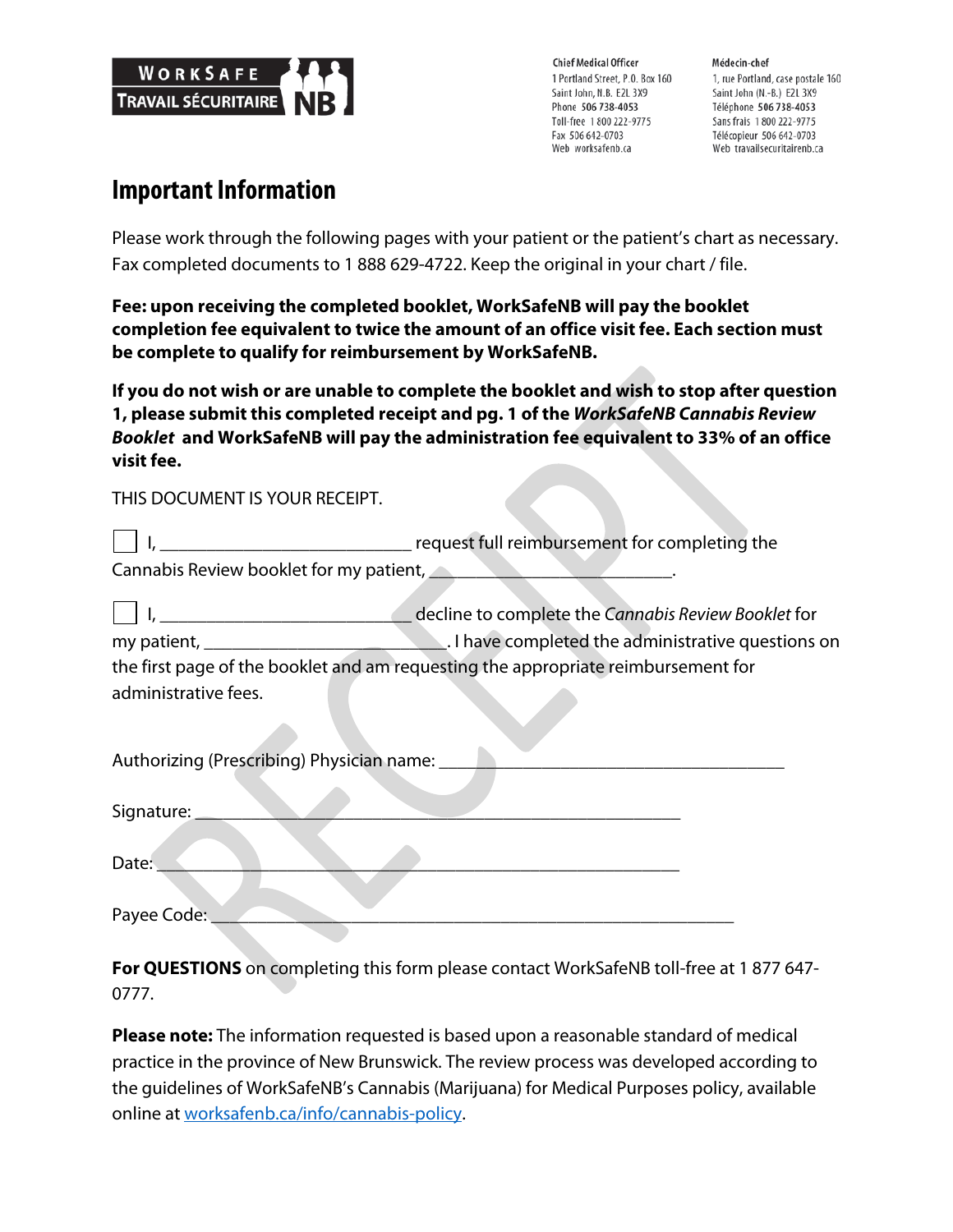

# **WorkSafeNB Cannabis Review Booklet (Physician Form – Full Risk Assessment)**

# **AUTHORIZING (PRESCRIBING) PHYSICIAN**

This patient's treating physician was unable or unwilling to provide the required supporting information regarding medical authorization of cannabis products. Please provide the following information:

#### **PATIENT INFORMATION**

| Patient name:  |  |
|----------------|--|
| Date of birth: |  |
| Address:       |  |
| Phone number:  |  |
| Claim number:  |  |

1. Do you wish to participate in WorkSafeNB's Cannabis Review Process by completing this document?

| YES: PROCEED TO QUESTION 2.                                                                             |
|---------------------------------------------------------------------------------------------------------|
| NO: I recognize WorkSafeNB may conduct an independent medical<br>evaluation to complete the assessment. |

# **STOP HERE. SUBMIT INVOICE FOR 33% OF AN OFFICE VISIT FEE.**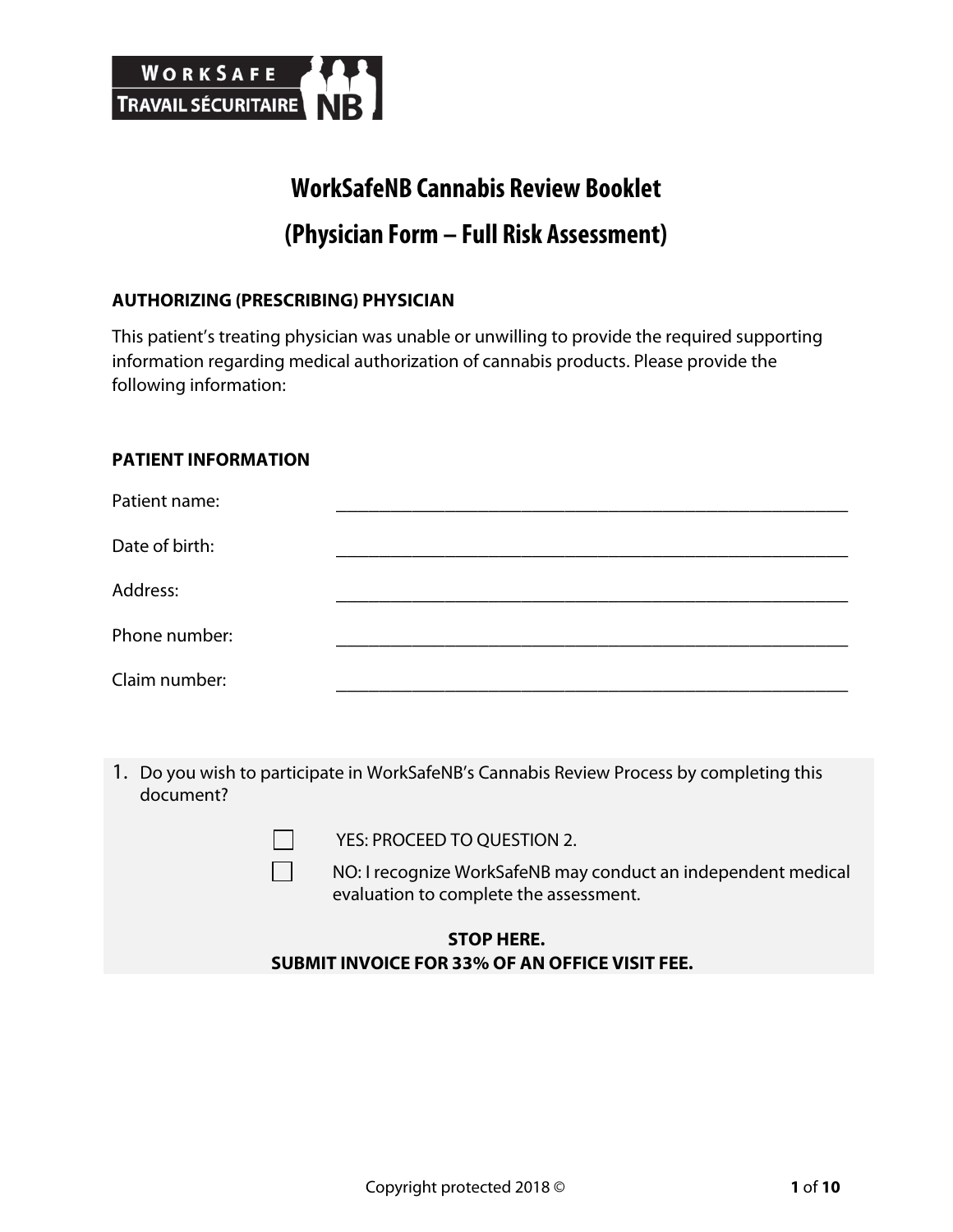2. What are the **patient's specific symptoms** for which medical authorization for cannabis is being requested (nature and location of symptoms)?

\_\_\_\_\_\_\_\_\_\_\_\_\_\_\_\_\_\_\_\_\_\_\_\_\_\_\_\_\_\_\_\_\_\_\_\_\_\_\_\_\_\_\_\_\_\_\_\_\_\_\_\_\_\_\_\_\_\_\_\_\_\_\_\_\_\_\_\_\_\_\_\_\_\_\_\_\_\_\_\_

\_\_\_\_\_\_\_\_\_\_\_\_\_\_\_\_\_\_\_\_\_\_\_\_\_\_\_\_\_\_\_\_\_\_\_\_\_\_\_\_\_\_\_\_\_\_\_\_\_\_\_\_\_\_\_\_\_\_\_\_\_\_\_\_\_\_\_\_\_\_\_\_\_\_\_\_\_\_\_\_

\_\_\_\_\_\_\_\_\_\_\_\_\_\_\_\_\_\_\_\_\_\_\_\_\_\_\_\_\_\_\_\_\_\_\_\_\_\_\_\_\_\_\_\_\_\_\_\_\_\_\_\_\_\_\_\_\_\_\_\_\_\_\_\_\_\_\_\_\_\_\_\_\_\_\_\_\_\_\_\_

\_\_\_\_\_\_\_\_\_\_\_\_\_\_\_\_\_\_\_\_\_\_\_\_\_\_\_\_\_\_\_\_\_\_\_\_\_\_\_\_\_\_\_\_\_\_\_\_\_\_\_\_\_\_\_\_\_\_\_\_\_\_\_\_\_\_\_\_\_\_\_\_\_\_\_\_\_\_\_\_

- 3. To your knowledge, when did the symptoms begin **(YYYY-MM-DD)?**
- 4. What is the **working diagnosis** responsible for your patient's symptoms?
- 5. How do you think your patient's symptoms impact his or her functioning in occupational and daily activities?

\_\_\_\_\_\_\_\_\_\_\_\_\_\_\_\_\_\_\_\_\_\_\_\_\_\_\_\_\_\_\_\_\_\_\_\_\_\_\_\_\_\_\_\_\_\_\_\_\_\_\_\_\_\_\_\_\_\_\_\_\_\_\_\_\_\_\_\_\_\_\_\_\_\_\_\_\_\_\_\_

\_\_\_\_\_\_\_\_\_\_\_\_\_\_\_\_\_\_\_\_\_\_\_\_\_\_\_\_\_\_\_\_\_\_\_\_\_\_\_\_\_\_\_\_\_\_\_\_\_\_\_\_\_\_\_\_\_\_\_\_\_\_\_\_\_\_\_\_\_\_\_\_\_\_\_\_\_\_\_\_

\_\_\_\_\_\_\_\_\_\_\_\_\_\_\_\_\_\_\_\_\_\_\_\_\_\_\_\_\_\_\_\_\_\_\_\_\_\_\_\_\_\_\_\_\_\_\_\_\_\_\_\_\_\_\_\_\_\_\_\_\_\_\_\_\_\_\_\_\_\_\_\_\_\_\_\_\_\_\_\_

\_\_\_\_\_\_\_\_\_\_\_\_\_\_\_\_\_\_\_\_\_\_\_\_\_\_\_\_\_\_\_\_\_\_\_\_\_\_\_\_\_\_\_\_\_\_\_\_\_\_\_\_\_\_\_\_\_\_\_\_\_\_\_\_\_\_\_\_\_\_\_\_\_\_\_\_\_\_\_\_

\_\_\_\_\_\_\_\_\_\_\_\_\_\_\_\_\_\_\_\_\_\_\_\_\_\_\_\_\_\_\_\_\_\_\_\_\_\_\_\_\_\_\_\_\_\_\_\_\_\_\_\_\_\_\_\_\_\_\_\_\_\_\_\_\_\_\_\_\_\_\_\_\_\_\_\_\_\_\_\_

6. Please list therapies trialed to date for your patient's symptoms and condition(s) identified above:

Unable to answer

#### Medications trialed (non-cannabinoid) (attach another page if necessary)

| Name of drug | Initiation | Maximum  | . .<br><b>Beneficial effects</b> | $\overline{\phantom{a}}$<br>$\cdot$ $\cdot$<br>Adverse effects | Reason for      | Date    |
|--------------|------------|----------|----------------------------------|----------------------------------------------------------------|-----------------|---------|
|              | date       | dosage   |                                  |                                                                | discontinuation | discon- |
|              |            | achieved |                                  |                                                                | (if applicable) | tinued  |
| i.           |            |          |                                  |                                                                |                 |         |
|              |            |          |                                  |                                                                |                 |         |
|              |            |          |                                  |                                                                |                 |         |
|              |            |          |                                  |                                                                |                 |         |
|              |            |          |                                  |                                                                |                 |         |
|              |            |          |                                  |                                                                |                 |         |
| ii.          |            |          |                                  |                                                                |                 |         |
|              |            |          |                                  |                                                                |                 |         |
|              |            |          |                                  |                                                                |                 |         |
|              |            |          |                                  |                                                                |                 |         |
|              |            |          |                                  |                                                                |                 |         |
|              |            |          |                                  |                                                                |                 |         |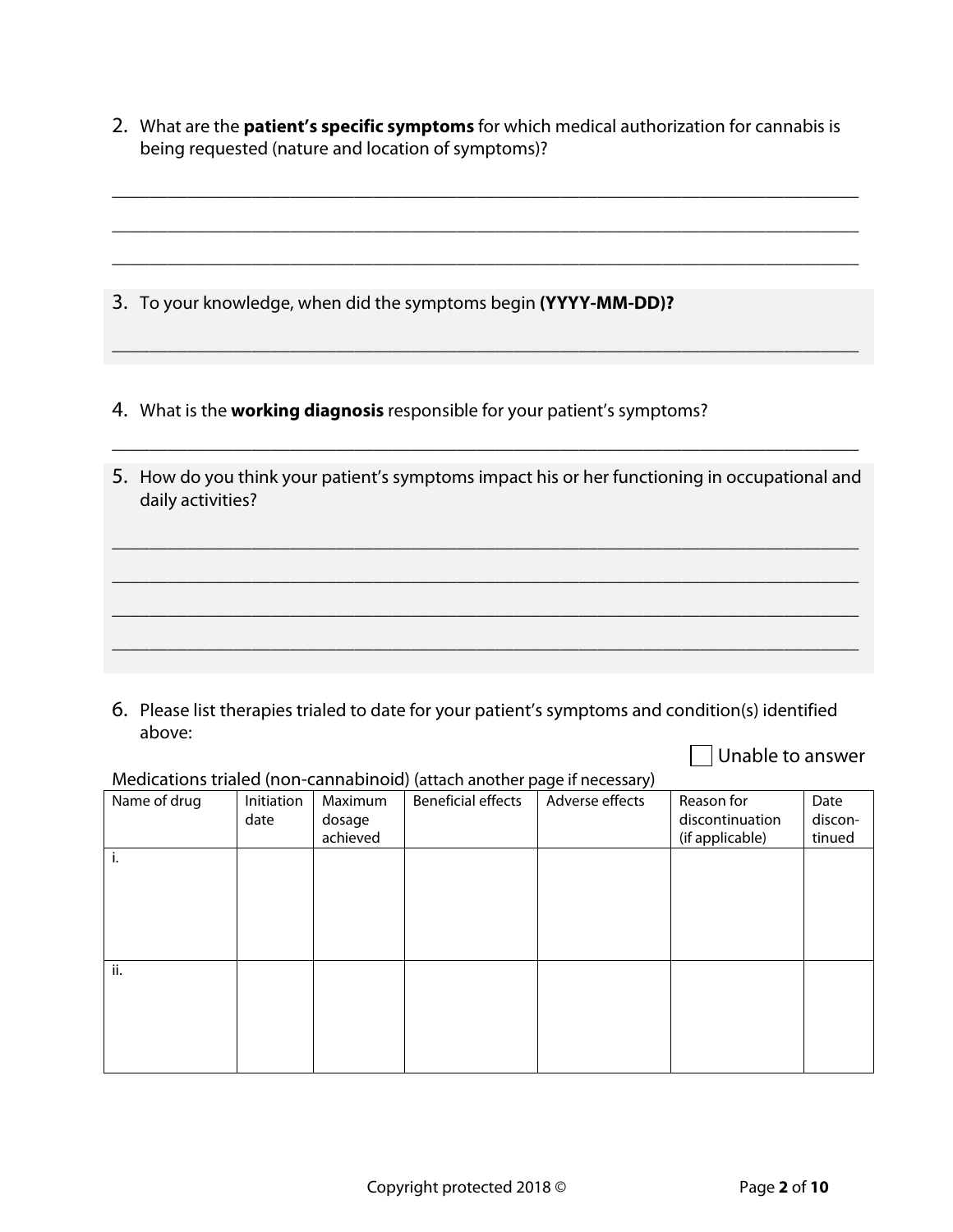| iii. |  |  |  |
|------|--|--|--|
|      |  |  |  |
|      |  |  |  |
|      |  |  |  |
| iv.  |  |  |  |
|      |  |  |  |
|      |  |  |  |
|      |  |  |  |
| v.   |  |  |  |
|      |  |  |  |
|      |  |  |  |
|      |  |  |  |

7. To your knowledge, has your patient tried any pharmaceutical cannabinoid for the above symptom(s) or condition(s), such as nabilone, nabiximols or other synthetic cannabinoid product? Please include the initiation date, maximum dosage achieved, main effects, side effects, reasons for discontinuation, and date of discontinuation if applicable.

# **Pharmaceutical Cannabinoids Trialed** Denomination Communication Consumer

| Name of     | Initiation | Maximum  | <b>Beneficial effects</b> | Adverse effects | Reason for      | Date    |
|-------------|------------|----------|---------------------------|-----------------|-----------------|---------|
| cannabinoid | date       | dosage   |                           |                 | discontinuation | discon- |
|             |            | achieved |                           |                 | (if applicable) | tinued  |
| i.          |            |          |                           |                 |                 |         |
|             |            |          |                           |                 |                 |         |
|             |            |          |                           |                 |                 |         |
|             |            |          |                           |                 |                 |         |
|             |            |          |                           |                 |                 |         |
| ii.         |            |          |                           |                 |                 |         |
|             |            |          |                           |                 |                 |         |
|             |            |          |                           |                 |                 |         |
|             |            |          |                           |                 |                 |         |
|             |            |          |                           |                 |                 |         |
| iii.        |            |          |                           |                 |                 |         |
|             |            |          |                           |                 |                 |         |
|             |            |          |                           |                 |                 |         |
|             |            |          |                           |                 |                 |         |
|             |            |          |                           |                 |                 |         |
| iv.         |            |          |                           |                 |                 |         |
|             |            |          |                           |                 |                 |         |
|             |            |          |                           |                 |                 |         |
|             |            |          |                           |                 |                 |         |
|             |            |          |                           |                 |                 |         |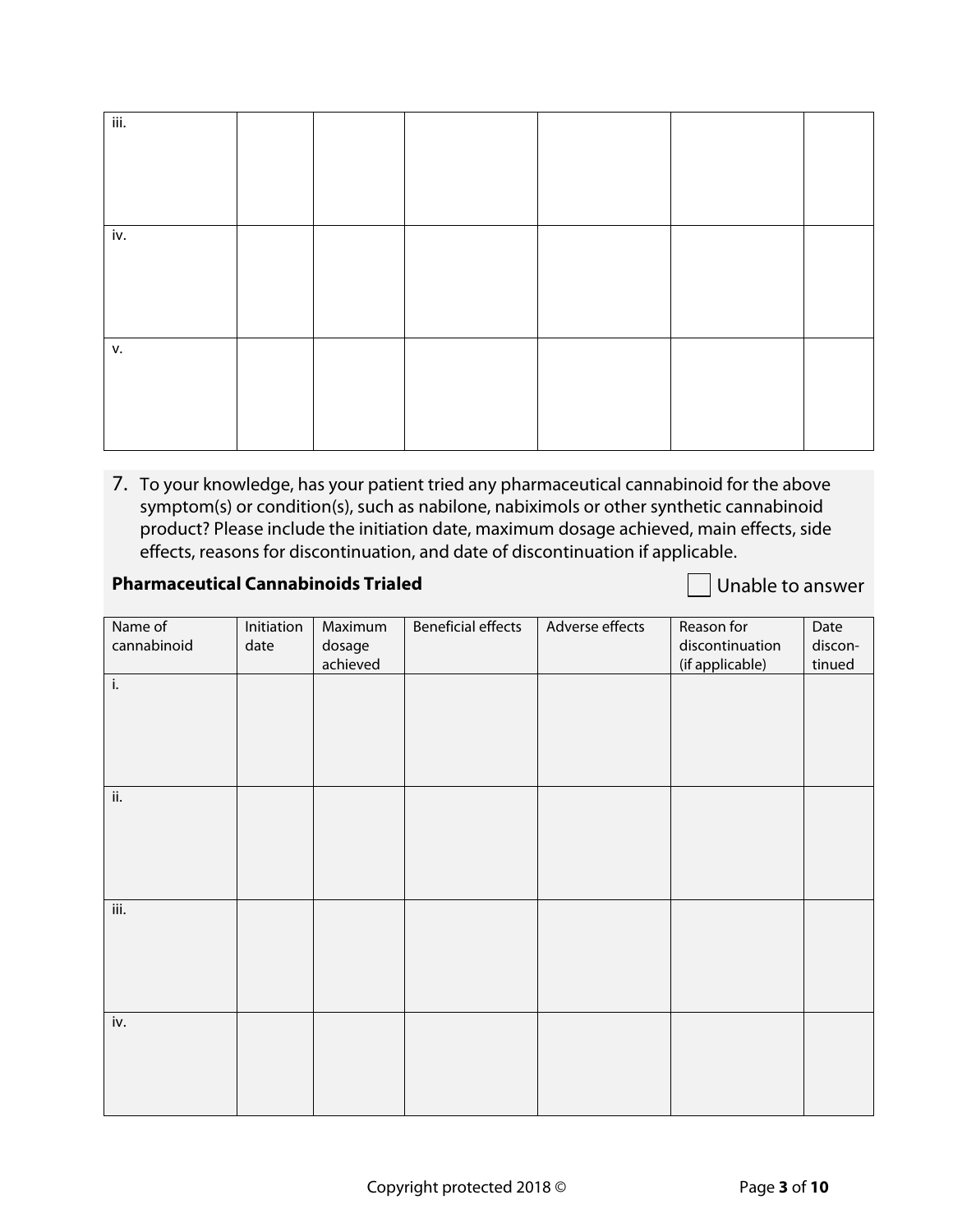8. Please list **all current medications** that you know to be prescribed or otherwise medically authorized for your patient, and include the dosage, schedule and indicated condition. (Please attach another page if more space is required)

| <b>All Current Medications</b> |        |          | Unable to answer    |  |
|--------------------------------|--------|----------|---------------------|--|
| Name of drug                   | Dosage | Schedule | Indicated condition |  |
| ī.                             |        |          |                     |  |
|                                |        |          |                     |  |
|                                |        |          |                     |  |
|                                |        |          |                     |  |
| ii.                            |        |          |                     |  |
|                                |        |          |                     |  |
|                                |        |          |                     |  |
|                                |        |          |                     |  |
| iii.                           |        |          |                     |  |
|                                |        |          |                     |  |
|                                |        |          |                     |  |
|                                |        |          |                     |  |
|                                |        |          |                     |  |
| iv.                            |        |          |                     |  |
|                                |        |          |                     |  |
|                                |        |          |                     |  |
|                                |        |          |                     |  |
| v.                             |        |          |                     |  |
|                                |        |          |                     |  |
|                                |        |          |                     |  |
|                                |        |          |                     |  |
|                                |        |          |                     |  |

| 9. To your knowledge, was your patient using cannabis prior to the                   | $\parallel$ $ $ YES<br>$\vert$ $\vert$ NO |
|--------------------------------------------------------------------------------------|-------------------------------------------|
| work injury or onset of the condition for which he or she has a<br>WorkSafeNB claim? | <b>UNKNOWN</b>                            |
|                                                                                      |                                           |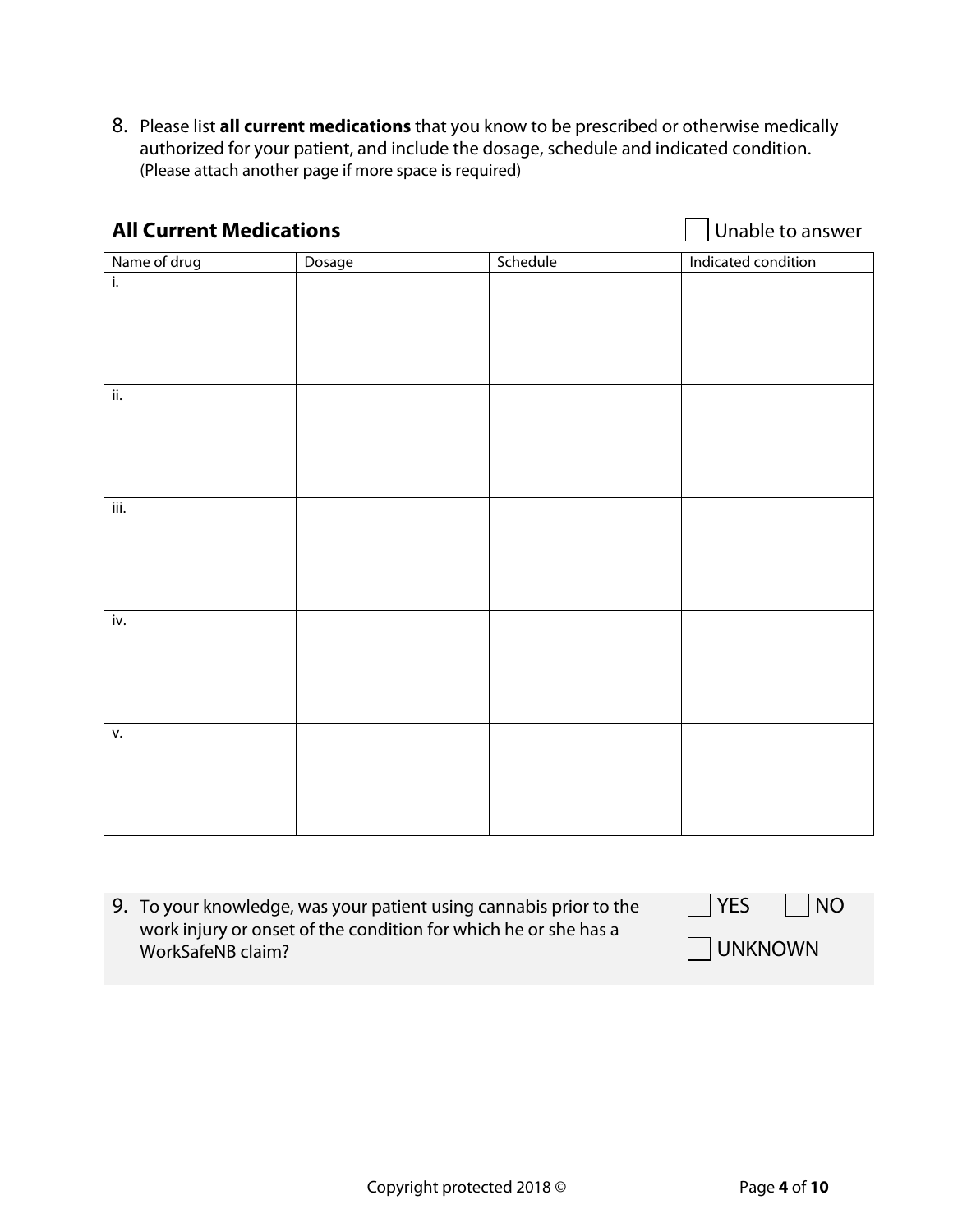| aware for this patient. (Please attach another page if more space is required)                                                                                                                                                                                             | contraindications. Please list ALL past and current medical conditions of which you are<br>Unable to answer |
|----------------------------------------------------------------------------------------------------------------------------------------------------------------------------------------------------------------------------------------------------------------------------|-------------------------------------------------------------------------------------------------------------|
|                                                                                                                                                                                                                                                                            |                                                                                                             |
|                                                                                                                                                                                                                                                                            |                                                                                                             |
|                                                                                                                                                                                                                                                                            |                                                                                                             |
|                                                                                                                                                                                                                                                                            |                                                                                                             |
| 11. The following information is necessary for risk assessment or potential<br>contraindications. Please list ALL prior surgeries or procedures of which you are aware for                                                                                                 |                                                                                                             |
| this patient. (Please attach another page if more space is required)                                                                                                                                                                                                       | Unable to answer                                                                                            |
|                                                                                                                                                                                                                                                                            |                                                                                                             |
|                                                                                                                                                                                                                                                                            |                                                                                                             |
|                                                                                                                                                                                                                                                                            |                                                                                                             |
|                                                                                                                                                                                                                                                                            |                                                                                                             |
| 12. The following information is necessary for risk assessment or potential<br>contraindications. Please list ALL current and past psychological/psychiatric conditions<br>of which you are aware for this patient. (Please attach another page if more space is required) |                                                                                                             |
|                                                                                                                                                                                                                                                                            | Unable to answer                                                                                            |
|                                                                                                                                                                                                                                                                            |                                                                                                             |
|                                                                                                                                                                                                                                                                            |                                                                                                             |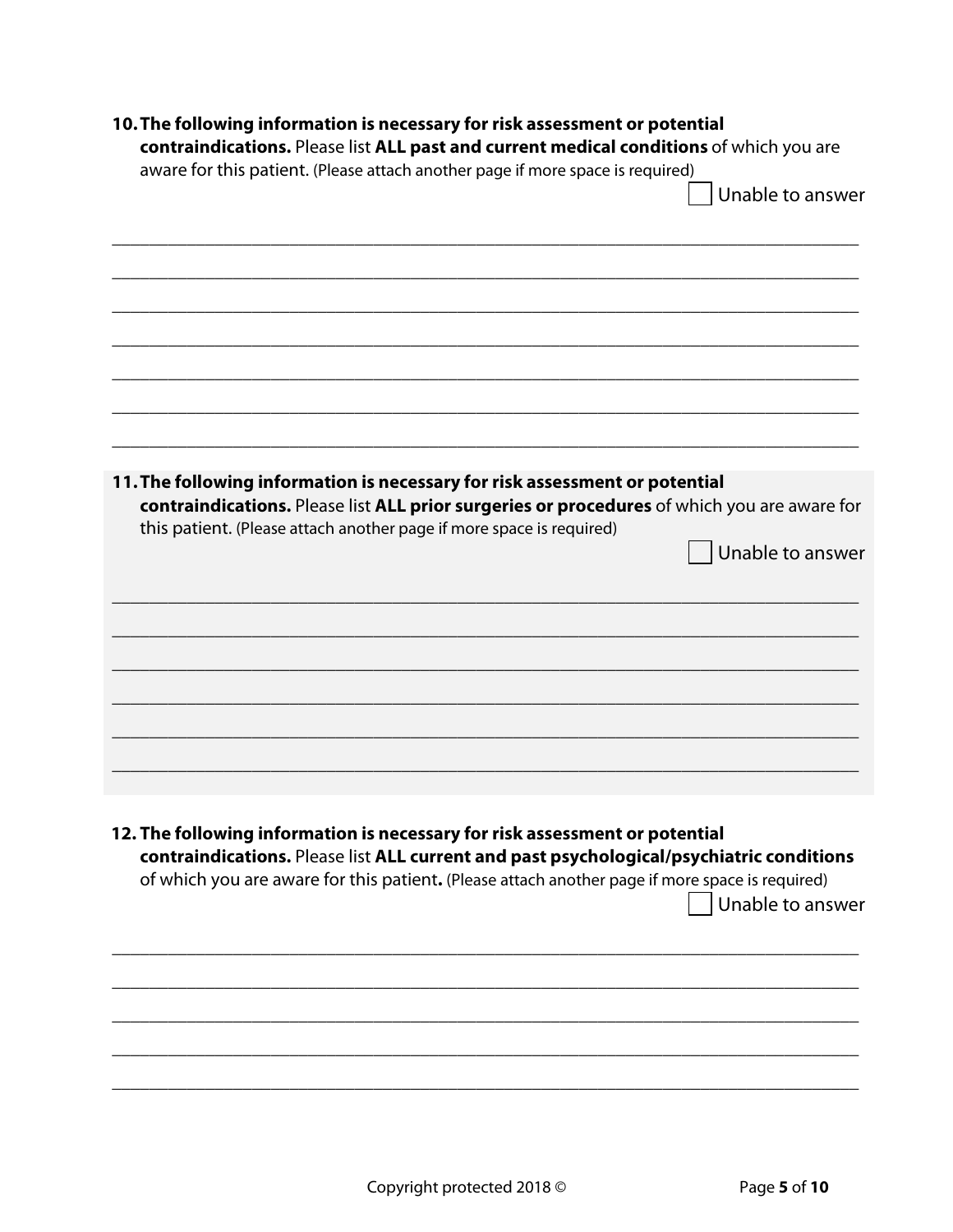| 13. The following information is necessary for risk assessment or potential<br>contraindications. Please list ALL abnormal physical findings on current examination,<br>whether related or unrelated to the work injury or condition. Please include any pain or<br>neuropathic findings. (Please attach another page if more space is required) |                                           |
|--------------------------------------------------------------------------------------------------------------------------------------------------------------------------------------------------------------------------------------------------------------------------------------------------------------------------------------------------|-------------------------------------------|
|                                                                                                                                                                                                                                                                                                                                                  | Unable to answer                          |
|                                                                                                                                                                                                                                                                                                                                                  |                                           |
|                                                                                                                                                                                                                                                                                                                                                  |                                           |
|                                                                                                                                                                                                                                                                                                                                                  |                                           |
| 14. Does your patient smoke tobacco?                                                                                                                                                                                                                                                                                                             | <b>YES</b><br><b>NO</b><br><b>UNKNOWN</b> |
| If YES, please provide the amount he or she uses per day to the best of your knowledge, as well<br>as how many years he or she has been a regular tobacco user:                                                                                                                                                                                  |                                           |
| 15. Does your patient consume alcohol?                                                                                                                                                                                                                                                                                                           |                                           |
| If YES, please provide the amount he or she uses per day to the best of your knowledge, as well<br>as how many years he or she has been a regular drinker:                                                                                                                                                                                       |                                           |
|                                                                                                                                                                                                                                                                                                                                                  |                                           |
| 16. To your knowledge, does your patient currently use recreational<br>drugs other than cannabis?                                                                                                                                                                                                                                                | <b>YES</b><br>ΝO<br><b>UNKNOWN</b>        |
| If YES, please provide the type(s) of drug that he or she uses and the amount(s) per day to the<br>best of your knowledge, as well as how many years he or she has been a regular substance user:                                                                                                                                                |                                           |
|                                                                                                                                                                                                                                                                                                                                                  |                                           |

\_\_\_\_\_\_\_\_\_\_\_\_\_\_\_\_\_\_\_\_\_\_\_\_\_\_\_\_\_\_\_\_\_\_\_\_\_\_\_\_\_\_\_\_\_\_\_\_\_\_\_\_\_\_\_\_\_\_\_\_\_\_\_\_\_\_\_\_\_\_\_\_\_\_\_\_\_\_\_\_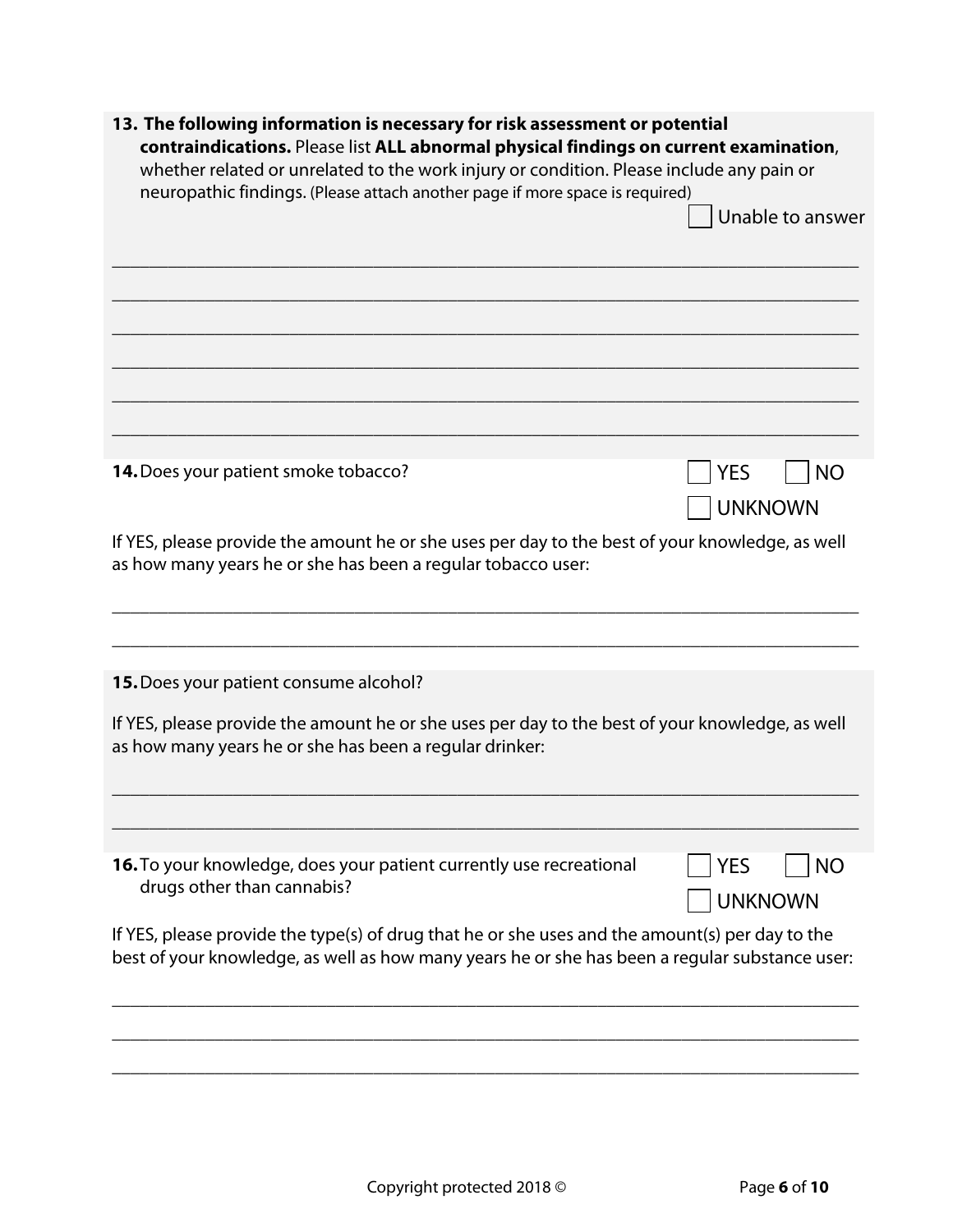17. To the best of your knowledge, does your patient have a history substance use disorder involving a drug other than cannabis?

| y of | $ $ YES<br>$\vert$ $\vert$ NO |  |
|------|-------------------------------|--|
|      | UNKNOWN                       |  |

If YES, which substance(s) and describe or give a brief summary.

# **18.**If your patient **does not use cannabis**, please proceed to Question 19.

If your patient uses cannabis, please respond to the following statements to the best of your knowledge. If unknown, leave the question blank.

\_\_\_\_\_\_\_\_\_\_\_\_\_\_\_\_\_\_\_\_\_\_\_\_\_\_\_\_\_\_\_\_\_\_\_\_\_\_\_\_\_\_\_\_\_\_\_\_\_\_\_\_\_\_\_\_\_\_\_\_\_\_\_\_\_\_\_\_\_\_\_\_\_\_\_\_\_\_\_\_

\_\_\_\_\_\_\_\_\_\_\_\_\_\_\_\_\_\_\_\_\_\_\_\_\_\_\_\_\_\_\_\_\_\_\_\_\_\_\_\_\_\_\_\_\_\_\_\_\_\_\_\_\_\_\_\_\_\_\_\_\_\_\_\_\_\_\_\_\_\_\_\_\_\_\_\_\_\_\_\_

My patient:

| i.    | Takes cannabis in larger amounts or over a longer period than<br>was intended.                                                                                                        | <b>YES</b> | <b>NO</b> |
|-------|---------------------------------------------------------------------------------------------------------------------------------------------------------------------------------------|------------|-----------|
| ii.   | Has persistent desire or unsuccessful efforts to cut down or<br>control cannabis use.                                                                                                 | <b>YES</b> | <b>NO</b> |
| iii.  | Spends a great deal of time is spent in activities necessary to<br>obtain cannabis, use cannabis, or recover from its effects.                                                        | <b>YES</b> | <b>NO</b> |
| iv.   | Demonstrates a craving, or a strong desire or urge to use<br>cannabis                                                                                                                 | <b>YES</b> | <b>NO</b> |
| v.    | Uses cannabis despite it resulting in a failure to fulfill major role<br>obligations at work, school, or home.                                                                        | <b>YES</b> | <b>NO</b> |
| vi.   | Uses cannabis despite having persistent or recurrent social or<br>interpersonal problems caused or exacerbated by the effects of<br>cannabis.                                         | YES        | <b>NO</b> |
| vii.  | Gives up or reduces important social, occupational, or<br>recreational activities because of cannabis use.                                                                            | <b>YES</b> | <b>NO</b> |
| viii. | Uses cannabis in situations where it is physically hazardous.                                                                                                                         | <b>YES</b> | <b>NO</b> |
| ix.   | Continues using cannabis despite knowledge of having a<br>persistent or recurrent physical or psychological problem that is<br>likely to have been caused or exacerbated by cannabis. | YES        | <b>NO</b> |
| Х.    | Does your patient show signs of tolerance, as defined by either<br>of the following:                                                                                                  | <b>YES</b> | <b>NO</b> |
|       | A need for markedly increased amounts of cannabis to<br>achieve intoxication or desired effect.                                                                                       | <b>YES</b> | <b>NO</b> |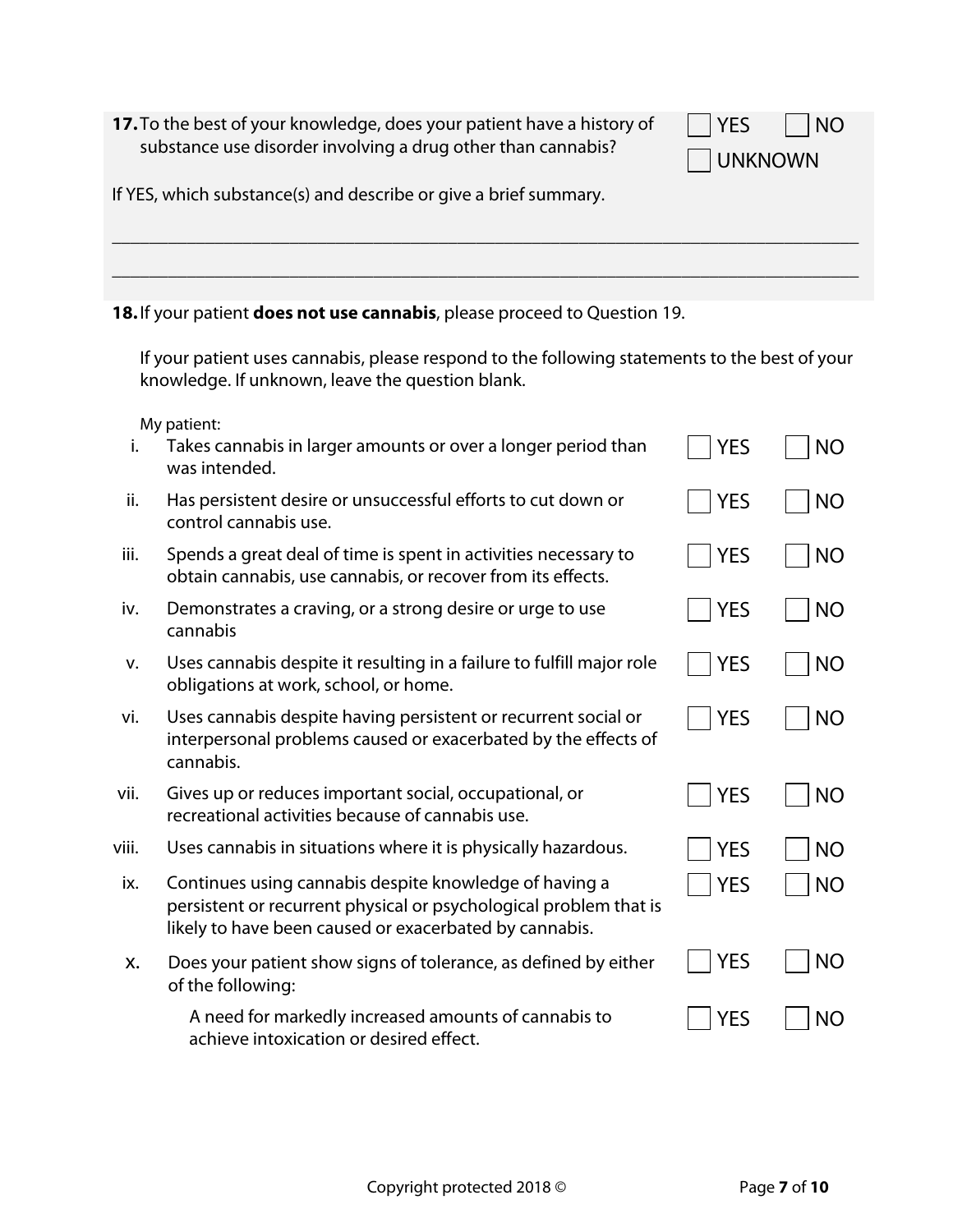|     | Markedly diminished effect with continued use of the same<br>amount of cannabis.                                                                                                                                                                                                                                                                                                                                                                                                                                                                       | <b>YES</b> | NΟ        |
|-----|--------------------------------------------------------------------------------------------------------------------------------------------------------------------------------------------------------------------------------------------------------------------------------------------------------------------------------------------------------------------------------------------------------------------------------------------------------------------------------------------------------------------------------------------------------|------------|-----------|
| xi. | Does your patient show signs of withdrawal, as manifested by<br>either of the following:                                                                                                                                                                                                                                                                                                                                                                                                                                                               | <b>YES</b> | <b>NO</b> |
|     | Three (or more) of the following signs and symptoms develop<br>within approximately one week after cessation of cannabis<br>use (heavy and prolonged: usually daily or almost daily use):<br>Irritability, anger, or aggression; nervousness or anxiety;<br>sleep difficulty (e.g. insomnia, disturbing dreams);<br>decreased appetite or weight loss; restlessness; depressed<br>mood; at least one of the following physical symptoms<br>causing significant discomfort: abdominal pain,<br>shakiness/tremors, sweating, fever, chills, or headache. | <b>YES</b> | <b>NO</b> |

**19.**Does the following apply to your patient to the best of your knowledge? If unknown, leave the question blank.

| i.    | They are under the age of 25                                                                                                                                               | <b>YES</b> | <b>NO</b> |
|-------|----------------------------------------------------------------------------------------------------------------------------------------------------------------------------|------------|-----------|
| ii.   | They have a personal history or strong family history of<br>psychosis                                                                                                      | <b>YES</b> | <b>NO</b> |
| iii.  | They have a current or past cannabis use disorder                                                                                                                          | <b>YES</b> | <b>NO</b> |
| iv.   | They have an active substance use disorder                                                                                                                                 | <b>YES</b> | <b>NO</b> |
| V.    | They have cardiovascular disease (angina, peripheral vascular<br>disease, cerebrovascular disease, arrhythmias)                                                            | <b>YES</b> | <b>NO</b> |
| vi.   | They have respiratory disease                                                                                                                                              | <b>YES</b> | <b>NO</b> |
| vii.  | She is a woman who is pregnant, planning to become pregnant,<br>or breastfeeding                                                                                           | <b>YES</b> | <b>NO</b> |
| viii. | They have a concurrent active mood or anxiety disorder                                                                                                                     | <b>YES</b> | <b>NO</b> |
| ix.   | They smoke tobacco                                                                                                                                                         | <b>YES</b> | <b>NO</b> |
| X.    | They have risk factors for cardiovascular disease                                                                                                                          | <b>YES</b> | <b>NO</b> |
| xi.   | They are a heavy user of alcohol or is taking high doses of<br>opioids, benzodiazepines or other sedating medications,<br>whether prescribed or available over the counter | <b>YES</b> | <b>NO</b> |
|       |                                                                                                                                                                            |            |           |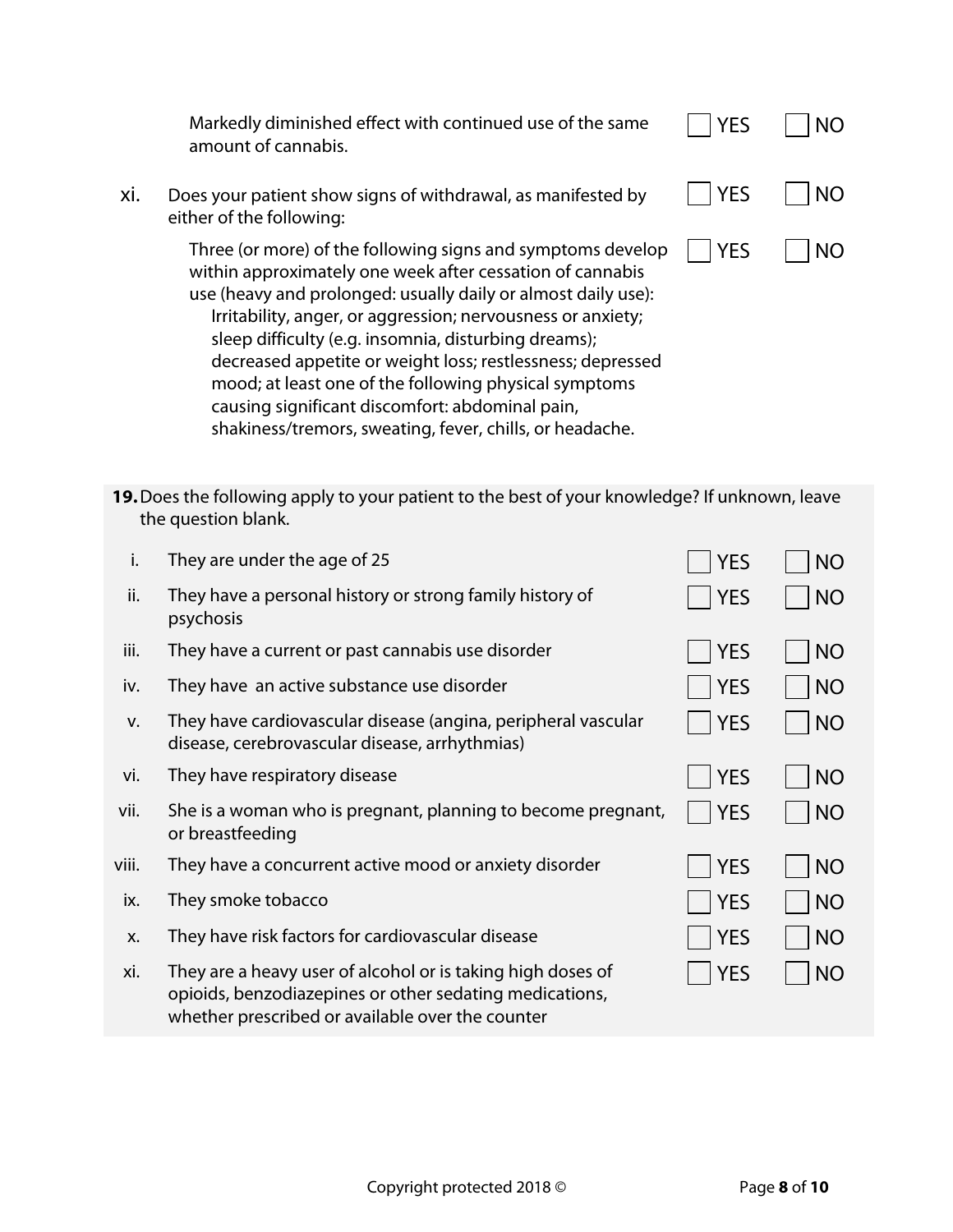| YE: |  | ΝO |
|-----|--|----|
|-----|--|----|

**20.**In your opinion, does your patient require additional assessment and/or support for psychological condition(s), including issues related to substance misuse?

If YES, please elaborate.

# **21.** Do you have any concerns for your patient regarding side effects and/or adverse events associated with cannabis use (Check one answer for each selection)?

\_\_\_\_\_\_\_\_\_\_\_\_\_\_\_\_\_\_\_\_\_\_\_\_\_\_\_\_\_\_\_\_\_\_\_\_\_\_\_\_\_\_\_\_\_\_\_\_\_\_\_\_\_\_\_\_\_\_\_\_\_\_\_\_\_\_\_\_\_\_\_\_\_\_\_\_\_\_\_\_

\_\_\_\_\_\_\_\_\_\_\_\_\_\_\_\_\_\_\_\_\_\_\_\_\_\_\_\_\_\_\_\_\_\_\_\_\_\_\_\_\_\_\_\_\_\_\_\_\_\_\_\_\_\_\_\_\_\_\_\_\_\_\_\_\_\_\_\_\_\_\_\_\_\_\_\_\_\_\_\_

| <b>RISKS</b>                                        | <b>NONE</b> | <b>SOME</b> | <b>UNSURE</b> | Unable to<br>evaluate |
|-----------------------------------------------------|-------------|-------------|---------------|-----------------------|
| Medical/psychological<br>side effects               |             |             |               |                       |
| Cannabis dependence                                 |             |             |               |                       |
| Driving impairment                                  |             |             |               |                       |
| Ability to perform or<br>function at work           |             |             |               |                       |
| Ability to meet work site<br>safety standards tasks |             |             |               |                       |

\_\_\_\_\_\_\_\_\_\_\_\_\_\_\_\_\_\_\_\_\_\_\_\_\_\_\_\_\_\_\_\_\_\_\_\_\_\_\_\_\_\_\_\_\_\_\_\_\_\_\_\_\_\_\_\_\_\_\_\_\_\_\_\_\_\_\_\_\_\_\_\_\_\_\_\_\_\_\_\_

\_\_\_\_\_\_\_\_\_\_\_\_\_\_\_\_\_\_\_\_\_\_\_\_\_\_\_\_\_\_\_\_\_\_\_\_\_\_\_\_\_\_\_\_\_\_\_\_\_\_\_\_\_\_\_\_\_\_\_\_\_\_\_\_\_\_\_\_\_\_\_\_\_\_\_\_\_\_\_\_

\_\_\_\_\_\_\_\_\_\_\_\_\_\_\_\_\_\_\_\_\_\_\_\_\_\_\_\_\_\_\_\_\_\_\_\_\_\_\_\_\_\_\_\_\_\_\_\_\_\_\_\_\_\_\_\_\_\_\_\_\_\_\_\_\_\_\_\_\_\_\_\_\_\_\_\_\_\_\_\_

\_\_\_\_\_\_\_\_\_\_\_\_\_\_\_\_\_\_\_\_\_\_\_\_\_\_\_\_\_\_\_\_\_\_\_\_\_\_\_\_\_\_\_\_\_\_\_\_\_\_\_\_\_\_\_\_\_\_\_\_\_\_\_\_\_\_\_\_\_\_\_\_\_\_\_\_\_\_\_\_

\_\_\_\_\_\_\_\_\_\_\_\_\_\_\_\_\_\_\_\_\_\_\_\_\_\_\_\_\_\_\_\_\_\_\_\_\_\_\_\_\_\_\_\_\_\_\_\_\_\_\_\_\_\_\_\_\_\_\_\_\_\_\_\_\_\_\_\_\_\_\_\_\_\_\_\_\_\_\_\_

\_\_\_\_\_\_\_\_\_\_\_\_\_\_\_\_\_\_\_\_\_\_\_\_\_\_\_\_\_\_\_\_\_\_\_\_\_\_\_\_\_\_\_\_\_\_\_\_\_\_\_\_\_\_\_\_\_\_\_\_\_\_\_\_\_\_\_\_\_\_\_\_\_\_\_\_\_\_\_\_

\_\_\_\_\_\_\_\_\_\_\_\_\_\_\_\_\_\_\_\_\_\_\_\_\_\_\_\_\_\_\_\_\_\_\_\_\_\_\_\_\_\_\_\_\_\_\_\_\_\_\_\_\_\_\_\_\_\_\_\_\_\_\_\_\_\_\_\_\_\_\_\_\_\_\_\_\_\_\_\_

\_\_\_\_\_\_\_\_\_\_\_\_\_\_\_\_\_\_\_\_\_\_\_\_\_\_\_\_\_\_\_\_\_\_\_\_\_\_\_\_\_\_\_\_\_\_\_\_\_\_\_\_\_\_\_\_\_\_\_\_\_\_\_\_\_\_\_\_\_\_\_\_\_\_\_\_\_\_\_\_

\_\_\_\_\_\_\_\_\_\_\_\_\_\_\_\_\_\_\_\_\_\_\_\_\_\_\_\_\_\_\_\_\_\_\_\_\_\_\_\_\_\_\_\_\_\_\_\_\_\_\_\_\_\_\_\_\_\_\_\_\_\_\_\_\_\_\_\_\_\_\_\_\_\_\_\_\_\_\_\_

### **22.**What are the specific **functional goals** of treatment using cannabis?